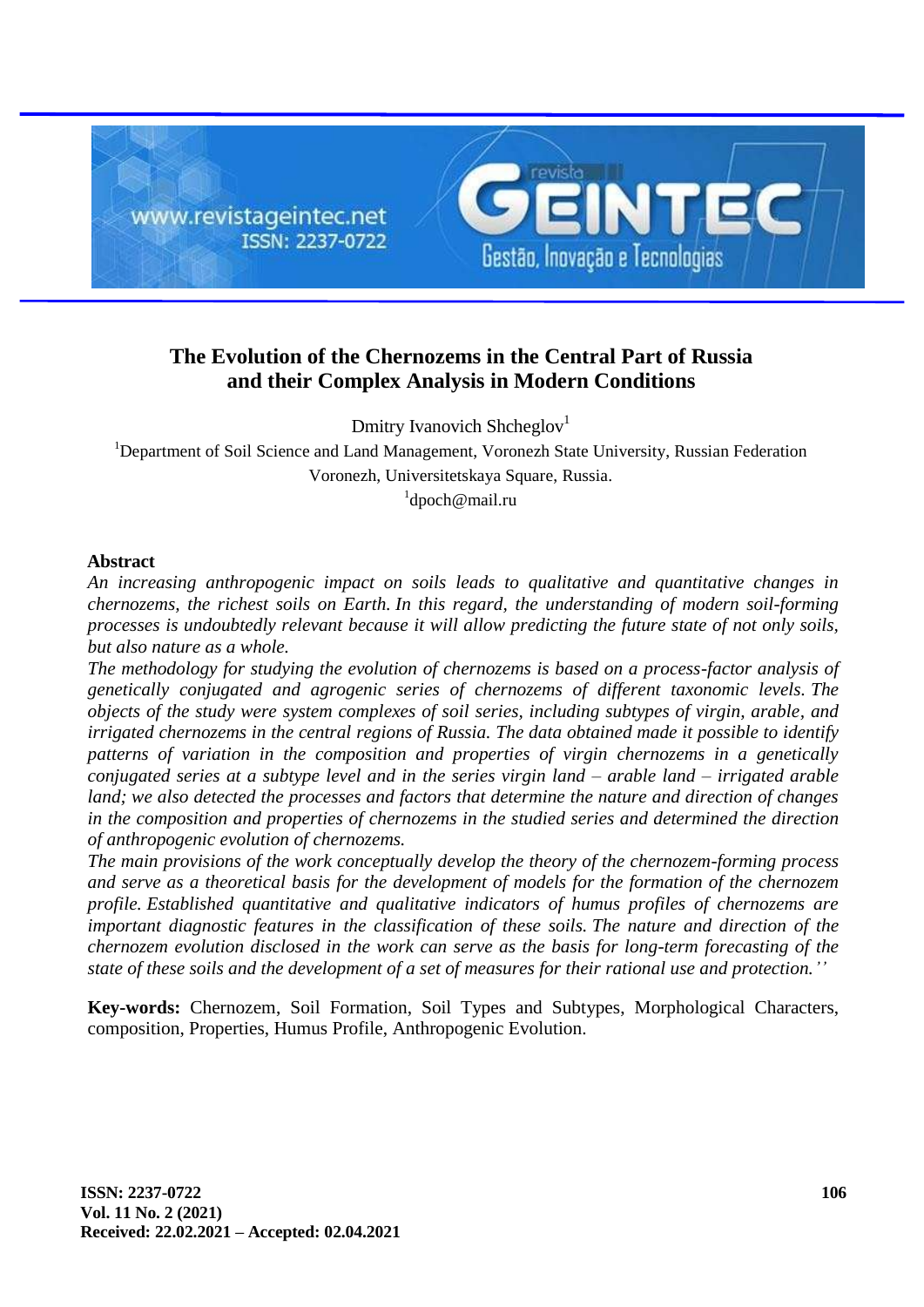#### **1. Introduction**

In Russia, chernozems occupy an area of approximately 120 million hectares. This is only 7% of the country's area, but this territory comprises more than half of Russian arable lands that yield approximately two-thirds of all agricultural products produced in the country (Scherbakov, 2001).

Chernozem is a soil benchmark most clearly and fully reflecting the factors of soil formation and soil properties. V.V. Dokuchaev called it the "king" of soils. But the natural perfection of chernozem cannot withstand the accelerating process of modern soil evolution under the influence of natural and anthropogenic factors. The anthropogenic variability of soils is based on the violation of the quasi-equilibrium state between the factors of soil formation and the processes that make up the essence of soil formation. Human economic activity mainly focuses on soil climate and biota. We also witness direct or indirect influence of anthropogenesis on other factors. The purpose of this study was to analyze the current state of chernozems and scientifically substantiate the direction of their evolution under conditions of agrogenesis.

#### **2. Materials and Methods**

The issues of soil evolution have been relevant in soil science since the publication of V.V. Dokuchaev's works. However, they were reflected in the works of many other researchers (Aleksandrovsky, 1984; Gennadiev, 1986; Gerasimov, 1968; Rozanov, 2004). But under present conditions of an increasing anthropogenic impact on the environment, the issue of transformation of soil resources is becoming especially acute (Gennadiev and Ivanov, 1989). Despite the importance of this problem, it still has no unambiguous solution due not so much to the complexity of the problem itself as to the lack of methodological support, i.e. the impossibility of reconstructing the state of soils in a single chronological series. A large number of modern scientific approaches and methods are aimed at studying the evolution of soils (Gennadiev, 1978; Gennadiev and Ivanov, 1989; Scherbakov, 2001), although it should be recognized that none of them provides an unambiguous interpretation of the issue in question – they only allow formulating hypotheses (Rozanov, 2004).

Due to the complexity and the relevance of the problems, the studies of natural and anthropogenic chernozem evolution use comprehensive multilevel approach (Ivanova and Rozov, 1958).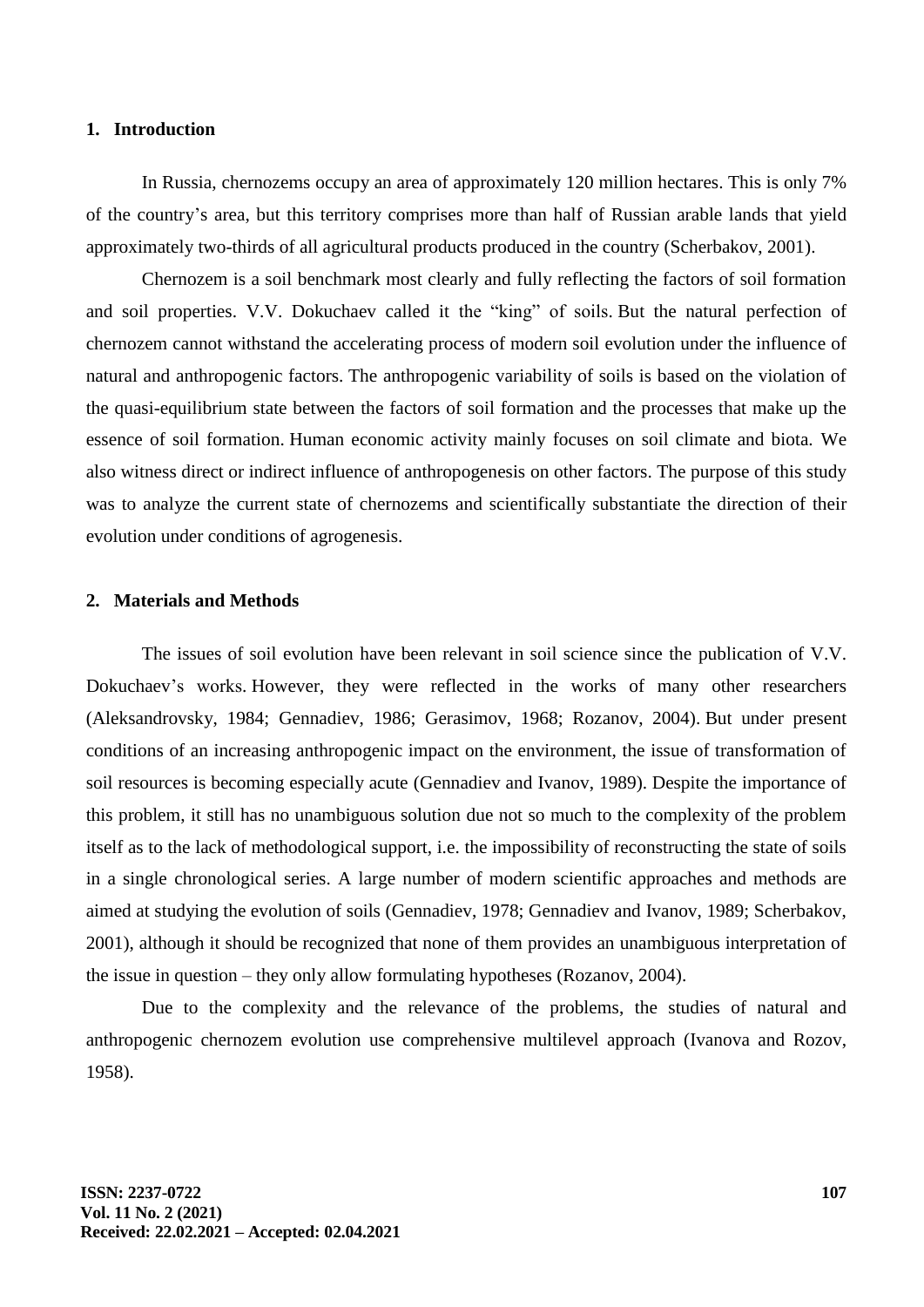The studies are based on the comparative geographic method of a complex multilevel study of soil genetic profiles in the natural evolutionary conjugate and agrogenic series of chernozems in the center of the Russian Plain.

The basis of the methodological approach to studying the evolution of chernozems were the following principles: 1) determination of the leading factor and the main process that determine the observed changes; 2) analysis of changes in the composition and properties of chernozems in the genetically conjugated zonal and agrogenic series; 3) analysis of the correspondence of the nature and direction of changes in properties, processes, and factors that determine them in the evolutionary genetic subtype and agrogenic (virgin land – arable land – irrigated arable land) series; 4) paired analysis of changes in direction of evolution of chernozems in the studied series.

The actual material was obtained by averaging large amounts of experimental data characterizing the profile distribution of the studied characters for each taxon. Data arrays were formed taking into account the features of type and intra-type variation of soil properties.

The study objects were the chernozems from the center of the Russian Plain, which includes the territories of 6 Russian regions: Kursk, Oryol, Lipetsk, Tambov, Belgorod, and Voronezh.

The studies were conducted on podzolized, leached, typical, ordinary, and, in part, on transitional to southern chernozems. The chernozems of only clay and heavy loamy particle-size composition were analyzed.

The natural evolution of soils was studied in the evolutionary genetic series of chernozems under natural vegetation in the reserved areas: Khripunskaya steppe, Kamennaya steppe, Streletskaya steppe, Khrenovskaya steppe, as well as in fallow areas of Kursk and Oryol regions. Only sections in undisturbed landscape-ecological conditions typical for chernozem formation were taken into consideration.

## **3. Results**

Morphogenetic characteristics of soils. A detailed study of morphogenetic properties showed that soils of chernozem type under natural vegetation are characterized by a powerful, well-developed profile; intensely dark, almost black color, gradually weakening with depth; well-defined granular structure in most of the humus stratum; weakly compacted consistency, gradually increasing in the lower horizons, the absence of noticeable signs of eluvial-illuvial differentiation of the profile; the uneven, tongued border of the transition of the humus horizon into the parent rock; the presence of a carbonate horizon, usually confined to the lower boundary of the humus stratum and characterized by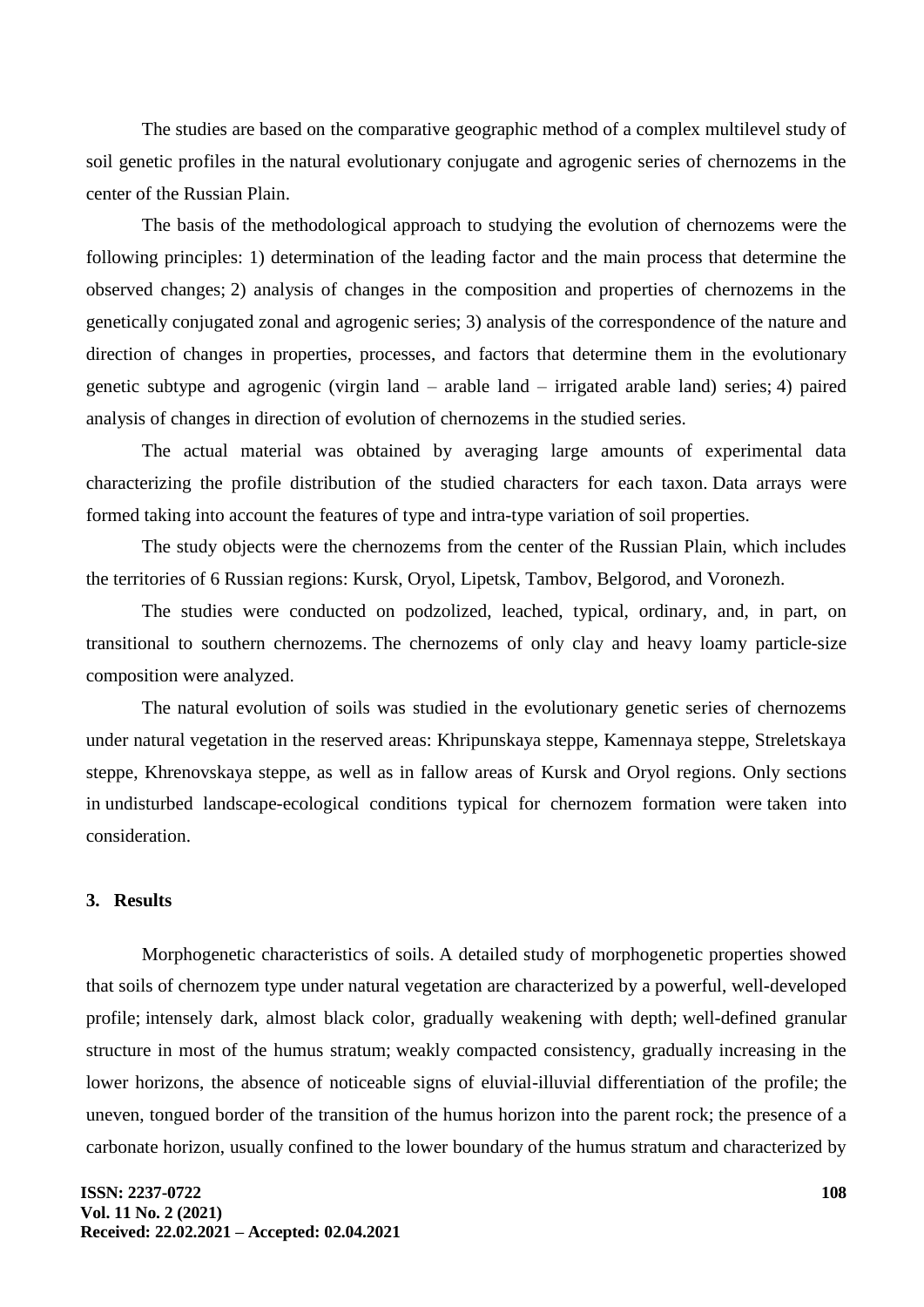various forms of carbonate neoplasms. To the greatest extent, the noted typical features are expressed in the central subtype – typical chernozems, where, according to many researchers, the maximum intensity of the chernozem-forming process is observed (Aderikhin and Tikhova, 1963). The chernozems to the north of the typical chernozems have more signs characteristic of humid soil types; signs characteristic of arid soil types are more widespread in the south chernozems.

A significant transformation of morphological and morphogenetic properties is noted in arable chernozems. At the first stages of cultivation, these transformations are localized in the upper part of the soil stratum; at the subsequent stages, they spread deeper. Thus, modern agricultural use of chernozems results in the following:

- 1. The transformation of the humus profile, manifested in a change in color, power, content, and quality of humus.
- 2. Transformation of the carbonate profile, fixed in a change in its thickness, depth, forms of newly formed carbonates, the nature of migration processes.
- 3. Formation of anthropogenic neohorizons: compacted ("sole shoe") in the lower part of the arable layer, texture-clayed in the subhumus part, and iron segregation zone in the lower part of the profile.
- 4. A change in the structural organization of the humus stratum of the profile, manifested in the deformation of the shapes, sizes, cuts of pedals, their packaging, intrapedal organization, etc.
- 5. Transformation of the soil mass consistency expressed in changes in the density of the soil and its solid phase, soil porosity, etc.
- 6. The appearance (especially in old arable chernozems) of dusty-clayey-humus film formations – a cutan on the edges of the pedals in the horizons AB and B.

The degree and nature of the manifestation of these phenomena increase depending on the duration and intensity of soil use in agricultural production. They are most clearly expressed in irrigated chernozems. At the same time, we admit that the listed morphogenetic changes of chernozems under anthropogenesis are not limited to the noted phenomena.

Physical and water-physical properties of chernozems and their change in genetically conjugated and agrogenic series. The soils with clay and heavy loam particle size distribution are most common in the Central Chernozem region (Akhtyrtsev and Akhtyrtsev, 1993). As is known, particles of silt and coarse dust prevail in the particle size fractions of these varieties – their share is about 70%. Chernozems are also composed of fine, medium dust, and fine sand fractions, in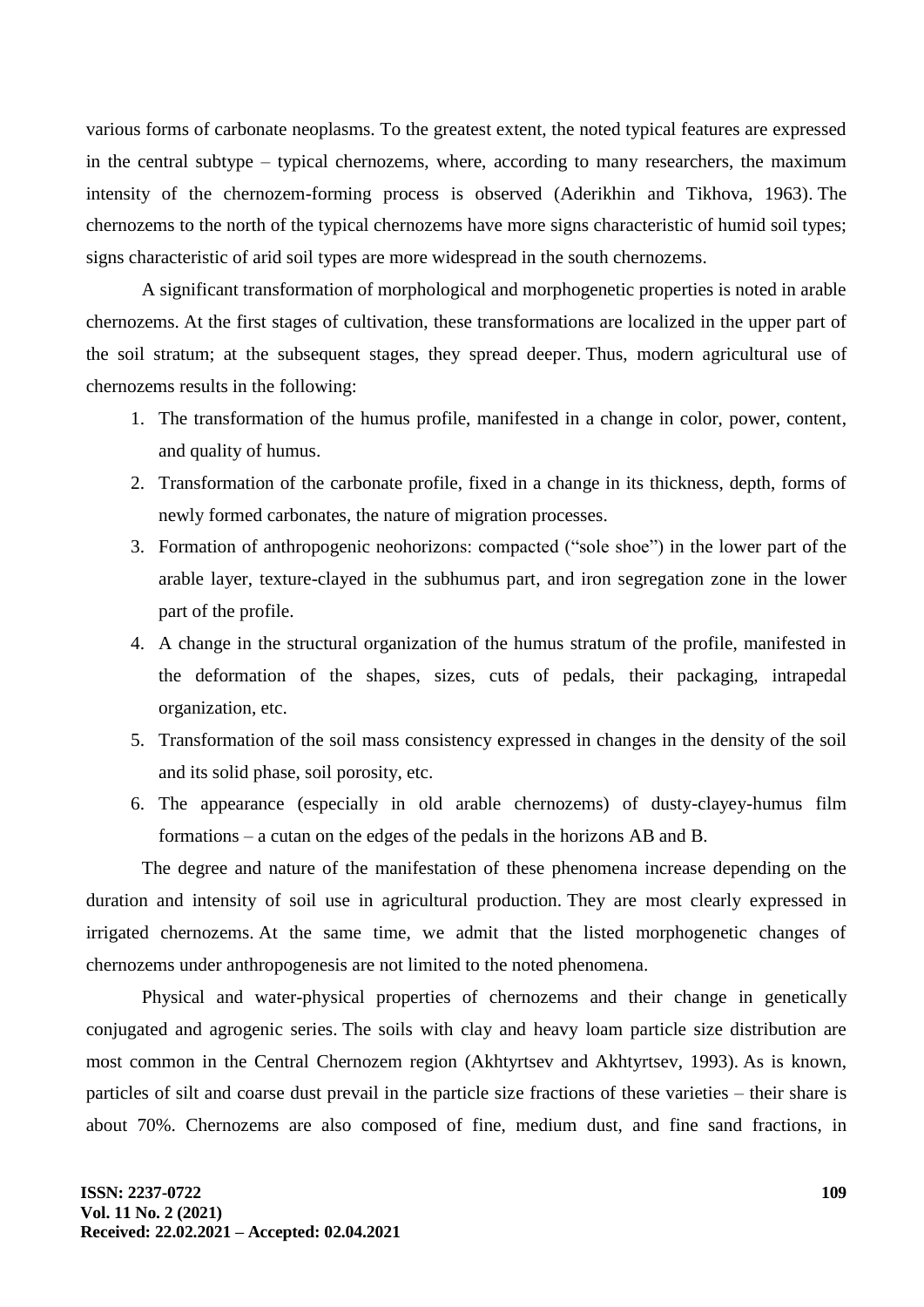descending order. Coarse and medium sand account for the smallest share (Scherbakov, 2001). An increase in particle size distribution, accompanied by an increase in the content of silt, fine dust, and a decrease in the number of coarse dust particles is clearly traced in the genetically conjugated series from podzolized to ordinary chernozems. This results in a change in the ratio of two dominant fractions in this series: silt and coarse dust. Silt and coarse dust particles predominate in ordinary chernozems; in typical chernozems, the content of these fractions is leveled, while in leached and podzolized, on the contrary, prevail coarse dust. Inside, the profile distribution of these fractions is characterized by an increase in the proportion of silt and a relative decrease in the dust fraction from top to bottom. In the process of soil formation, these processes intensify from southern to northern subtypes and in the virgin – arable – irrigated chernozems series. Thus, in arable chernozems, the silt balance in relation to the parent rock shifts in the negative direction compared to virgin analogues (Table 1). In turn, dehydration, the maximum intensity of which is observed in arable horizons, is enhanced in the series from ordinary to podzolized chernozems.

| Depth,            | <b>Chernozem subtype</b> |                |                      |                |                |                |                      |                          |  |  |  |
|-------------------|--------------------------|----------------|----------------------|----------------|----------------|----------------|----------------------|--------------------------|--|--|--|
| cm                | Podzolized               |                | Leached              |                | <b>Typical</b> |                | Ordinary             |                          |  |  |  |
|                   | $R_c^*$                  | <b>Balance</b> | $\mathbf{R}_{\rm c}$ | <b>Balance</b> | $R_c$          | <b>Balance</b> | $\mathbf{R}_{\rm c}$ | <b>Balance</b>           |  |  |  |
| Virgin chernozems |                          |                |                      |                |                |                |                      |                          |  |  |  |
| $0 - 10$          | 0.79                     | $-17.1$        | 0.85                 | $-25.8$        | 0.90           | $-17.7$        | 0.92                 | $-12.5$                  |  |  |  |
| $20 - 30$         | 0.84                     | $-14.4$        | 0.91                 | $-13.5$        | 0.90           | $-15.4$        | 0.92                 | $-11.3$                  |  |  |  |
| $40 - 50$         | 0.96                     | $-0.3$         | 0.97                 | $-23.6$        | 0.92           | $-12.2$        | 0.96                 | $-7.4$                   |  |  |  |
| $60 - 70$         | 1.00                     | $+6.5$         | 1.05                 | $-6.5$         | 0.94           | $-9.4$         | 0.97                 | $-6.5$                   |  |  |  |
| $80 - 90$         | 1,03                     | $+9.2$         | 1.00                 | $-11.8$        | 0.96           | $-8.7$         | 0.99                 | $+1.9$                   |  |  |  |
| $100 - 110$       | 1.10                     | $+14.7$        | 1,03                 | $+5.9$         | 1.01           | $+1.5$         | 0.98                 | $-0.7$                   |  |  |  |
| $120 - 130$       | 1,02                     | $+11.3$        | 1,02                 | $+2.5$         | 0.95           | $-4.7$         | 0.99                 | $+1.2$                   |  |  |  |
| $140 - 150$       | 1.00                     |                | 1.00                 |                | 1.00           | $\overline{a}$ | 1.00                 |                          |  |  |  |
|                   | Arable chernozems        |                |                      |                |                |                |                      |                          |  |  |  |
| $0 - 10$          | 0.86                     | $-30.4$        | 0.82                 | $-29.0$        | 0.86           | $-25.4$        | 0.85                 | $-20.0$                  |  |  |  |
| $20 - 30$         | 0.81                     | $-22.8$        | 0.83                 | $-23.5$        | 0.93           | $-20.7$        | 0.85                 | $-18.5$                  |  |  |  |
| $40 - 50$         | 0.90                     | $-23.7$        | 0.90                 | $-18.5$        | 0.90           | $-19.5$        | 0.90                 | $-10.0$                  |  |  |  |
| $60 - 70$         | 0.92                     | $-12.5$        | 0.87                 | $-19.5$        | 0.97           | $-10.4$        | 0.86                 | $-14.5$                  |  |  |  |
| $80 - 90$         | 0.94                     | $-11.2$        | 0.93                 | $-13.0$        | 0.92           | $-13.4$        | 0.93                 | $-5.8$                   |  |  |  |
| $100 - 110$       | 0.94                     | $-8.4$         | 0.95                 | $-11.7$        | 0.95           | $-9.7$         | 0.96                 | $+1.5$                   |  |  |  |
| $120 - 130$       | 0.98                     | $-7.6$         | 0.95                 | $-10.7$        | 0.98           | $-4.0$         | 0.97                 | $+4.2$                   |  |  |  |
| $140 - 150$       | 1.00                     | L.             | 0.95                 | $-12.7$        | 0.97           | $-3.5$         | 0.92                 | $-6.2$                   |  |  |  |
| 190-200           |                          |                | 1.00                 |                | 1.00           | $\overline{a}$ | 1.00                 | $\overline{\phantom{0}}$ |  |  |  |

Table 1 - Claying Coefficient and Silt Balance in Virgin and Arable Chernozems

*R<sup>c</sup> – coefficient of claying*

*Note. Decrease (-) or increase (+) in silt is expressed in relative percentages of its content in the rock*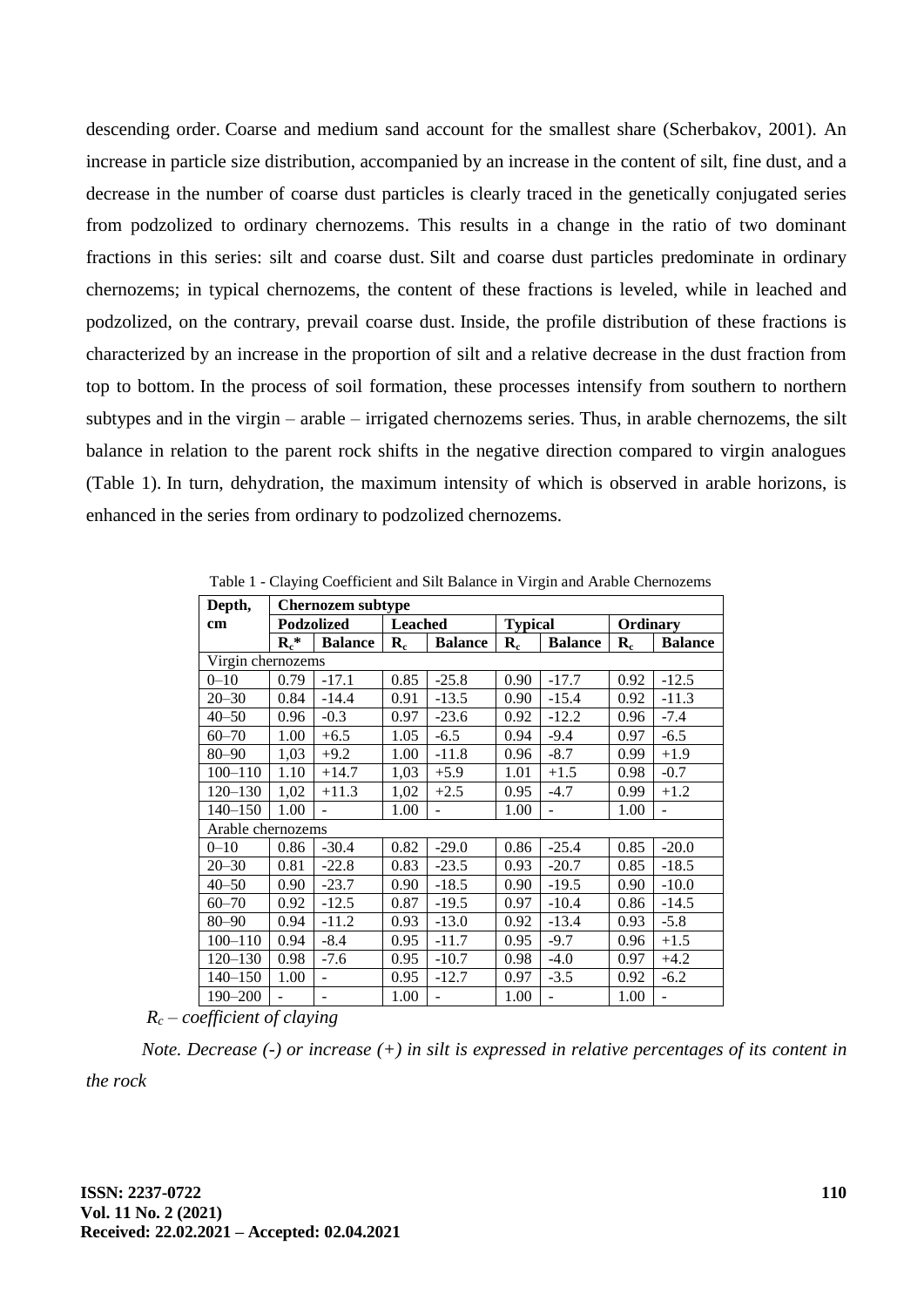In the structural-aggregate composition of virgin chernozems prevail monotypic aggregates of a granular form, which are characterized by high water resistance.

To the greatest extent, these features are manifested in typical and ordinary chernozems.

The use of chernozems in agricultural production leads to an increase in the share of aggregates over 10 mm, a decrease in the granular and dusty fractions, and a decrease in the water resistance of structural elements (Akhtyrtsev and Lepilin, 1983; Berezin *et al*., 1983; Voronin *et al.*, 1986; Rode, 1984; Mordhorst *et al*., 2012). These negative changes progressively increase with the use of chernozems in irrigated agriculture (Akhtyrtsev and Lepilin, 1979; Bondarev, 1982; Scherbakov *et al*., 1988).

The study of the hydrological regime showed that in virgin chernozems, the greatest amount of moisture, as a rule, is noted in the spring after snowmelt. During the growing season, virgin vegetation expends moisture mainly from the upper meter layer, where the greatest seasonal changes in humidity are observed (Orlov, 1985; Scherbakov, 2001).

In arable chernozems, the water regime is different. In the first half of the growing season, the change in humidity in arable chernozems is quite close to that in chernozems under natural vegetation. Differences are observed in the second half of summer. During this period, on the virgin soil, the vegetation continues to grow and, therefore, to expend moisture, while on the arable land, the desuctive expenditure of moisture ceases after harvesting, and it is deleted from the soil only as a result of physical evaporation. The "underutilization" of moisture at the end of summer, as well as its lower expenditure by cultivated vegetation during the growing season, determine the annual increase in moisture compared to the steppe by an average of 20–40 mm with an oscillation ranging from 10 mm to 140 mm (Orlov, 1985). The annual underutilization of moisture leads to an increase in the depth of spring moistening and more frequent, than on virgin soil, end-to-end wetting of the soil profile. That is, although the water regime of arable typical chernozems remains periodical irrigation, in quantitative terms it shifts in a more humid direction.

Under irrigation conditions, the water regime is characterized by a more frequent and deeper, compared with non-irrigation cases, soaking of the soil-earth cover. The average annual increase in moisture under these conditions is 50–80 mm. All this allows stating that during irrigation the water regime of chernozems shifts by more than one subtype gradation in the humid direction.

Physical and chemical properties of chernozems and their change in genetically conjugated and hydrogenated series. In virgin chernozems, the cation exchange capacity (CEC) in the upper horizons averages 55 mmol (equiv)/100 g. In a genetically conjugated series of virgin chernozems, a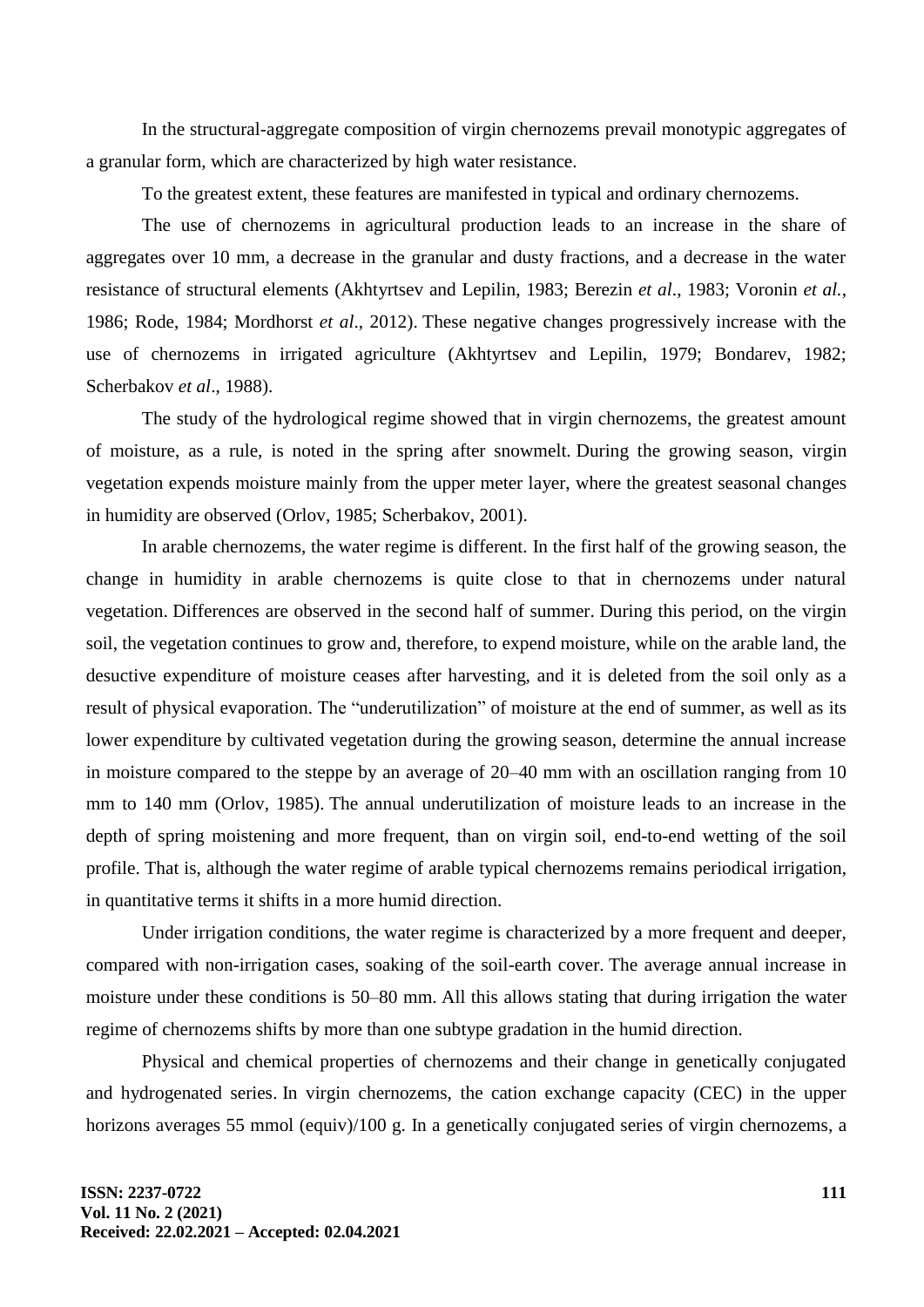regular increase in CEC ranges from 38 mmol (equiv)/100 g in podzolized chernozems to 55 mmol (equiv)/100 g in ordinary chernozems that is due to corresponding changes in the content of organic matter and silt fraction (Aderikhin and Tikhova, 1963). The degree of saturation with bases, as a rule, exceeds 90%. The largest share of exchangeable cations accounts for calcium (up to 80%); the proportion of magnesium averages 15% (Table 2). Absorbed  $H^+$  accounts for a small share of the cations, while exchangeable  $Na<sup>+</sup>$  accounts for a small share of the southern subtypes. In the composition of the exchangeable cations of soils from podzolized to ordinary chernozems, we registered regular increase in the amount of exchangeable  $Ca^{2+}$  and  $Mg^{2+}$  and slight increase in the amount of exchangable Na<sup>+</sup> with a decrease in the content of absorbed  $H^+$ . Among the studied subtypes, the largest proportion of calcium and the smallest proportion of magnesium are observed in typical chernozems. To the north and south of them, the percentage of calcium in SAC composition decreases markedly, while the proportion of magnesium increases. The indicated changes in the ratio of the exchangable cations of calcium and magnesium is due to the difference in the solubility of their salts, the strength of the bond with SAC, as well as to the change in the water regime of soils (Orlov and Biryukova, 1984; Samoylova et al., 1987; Samoylova et al., 1991).

| Depth,               | Exchangeable cations, mmol (equiv)/100 g of soil |                  |                |                  |                       |                                           |       |          |  |  |  |
|----------------------|--------------------------------------------------|------------------|----------------|------------------|-----------------------|-------------------------------------------|-------|----------|--|--|--|
| cm                   | $Ca^{2+}$                                        | $Mg^{2+}$        | $Na+$          | $H^+$            | $Ca^{2+}$             | $Mg^{2+}$                                 | $Na+$ | $H^+$    |  |  |  |
| Virgin soil $(n=33)$ |                                                  |                  |                |                  | Arable land $(n=196)$ |                                           |       |          |  |  |  |
| $0 - 10$             | 39.9                                             | 7.4              | traces         | 3.1              | 38.0                  | 5.4                                       | 0.2   | 3.3      |  |  |  |
| $10 - 20$            | 38.5                                             | 6.1              |                | 2.5              | 35.6                  | 5.0                                       | 0.2   | 3.0      |  |  |  |
| $20 - 30$            | 36.7                                             | 5.9              |                | 2.0              | 35.7                  | 5.0                                       | 0.2   | 2.9      |  |  |  |
| $30 - 40$            | 34.3                                             | 5.5              |                | 1.8              | 33.5                  | 4.8                                       | 0.2   | 2.1      |  |  |  |
| $40 - 50$            | 32.0                                             | 5.0              | ٠              | 1.2              | 32.8                  | 4.7                                       | 0.2   | 1.8      |  |  |  |
| $50 - 60$            | 29.5                                             | 4.8              | $\blacksquare$ | 0.8              | 30.7                  | 4.3                                       | 0.2   | 1.4      |  |  |  |
| $60 - 70$            | 28.2                                             | 4.8              | ÷.             | 0.6              | 30.4                  | 4.4                                       | 0.1   | 1.1      |  |  |  |
| $70 - 80$            | 27.9                                             | 4.6              | L.             | $\theta$         | 27.1                  | 4.3                                       | 0.2   | 0.6      |  |  |  |
| $80 - 90$            | 24.7                                             | 4.1              |                | $\theta$         | 26.4                  | 4.2                                       | 0.1   | $\theta$ |  |  |  |
| $90 - 100$           | 23.8                                             | 4.2              |                | $\theta$         | 25.4                  | 4.2                                       | 0.1   | $\Omega$ |  |  |  |
|                      | Arable land irrigated for 5 years (n=60)         |                  |                |                  |                       | Arable land irrigated for 13 years (n=60) |       |          |  |  |  |
| $0 - 10$             | 36.1                                             | 3.1              | 0.6            | 3.0              | 34.4                  | 4.9                                       | 0.5   | 3.3      |  |  |  |
| $10 - 20$            | 35.4                                             | 3.0              | 0.6            | 3.2              | 34.0                  | 5.1                                       | 0.4   | 3.4      |  |  |  |
| $20 - 30$            | 34.8                                             | 2.9              | 0.5            | 3.0              | 33.5                  | 5.1                                       | 0.4   | 3.0      |  |  |  |
| $30 - 40$            | 33.7                                             | 2.7              | 0.4            | 1.9              | 33.1                  | 4.6                                       | 0.4   | 2.1      |  |  |  |
| $40 - 50$            | 32.4                                             | 2.7              | 0.3            | 1.4              | 32.7                  | 4.2                                       | 0.4   | 1.6      |  |  |  |
| $50 - 60$            | 31.5                                             | 2.7              | 0.3            | 1.1              | 31.9                  | 3.9                                       | 0.4   | 1.4      |  |  |  |
| $60 - 70$            | 30.3                                             | $2.\overline{3}$ | 0.4            | 0.8              | 29.9                  | 4.1                                       | 0.3   | 1.0      |  |  |  |
| $70 - 80$            | 28.1                                             | 2.4              | 0.2            | 0.5              | 28.4                  | 4.1                                       | 0.4   | 0.7      |  |  |  |
| $80 - 90$            | 26.1                                             | 2.3              | Traces         | $\theta$         | 27.2                  | 3.8                                       | 0.4   | 0.6      |  |  |  |
| $90 - 100$           | 25.1                                             | 2.5              |                | $\boldsymbol{0}$ | 26.4                  | 3.7                                       | 0.4   | $\theta$ |  |  |  |

Table 2 - The Content of Exchangeable Cations in Typical Chernozems in Different Lands (Average Data)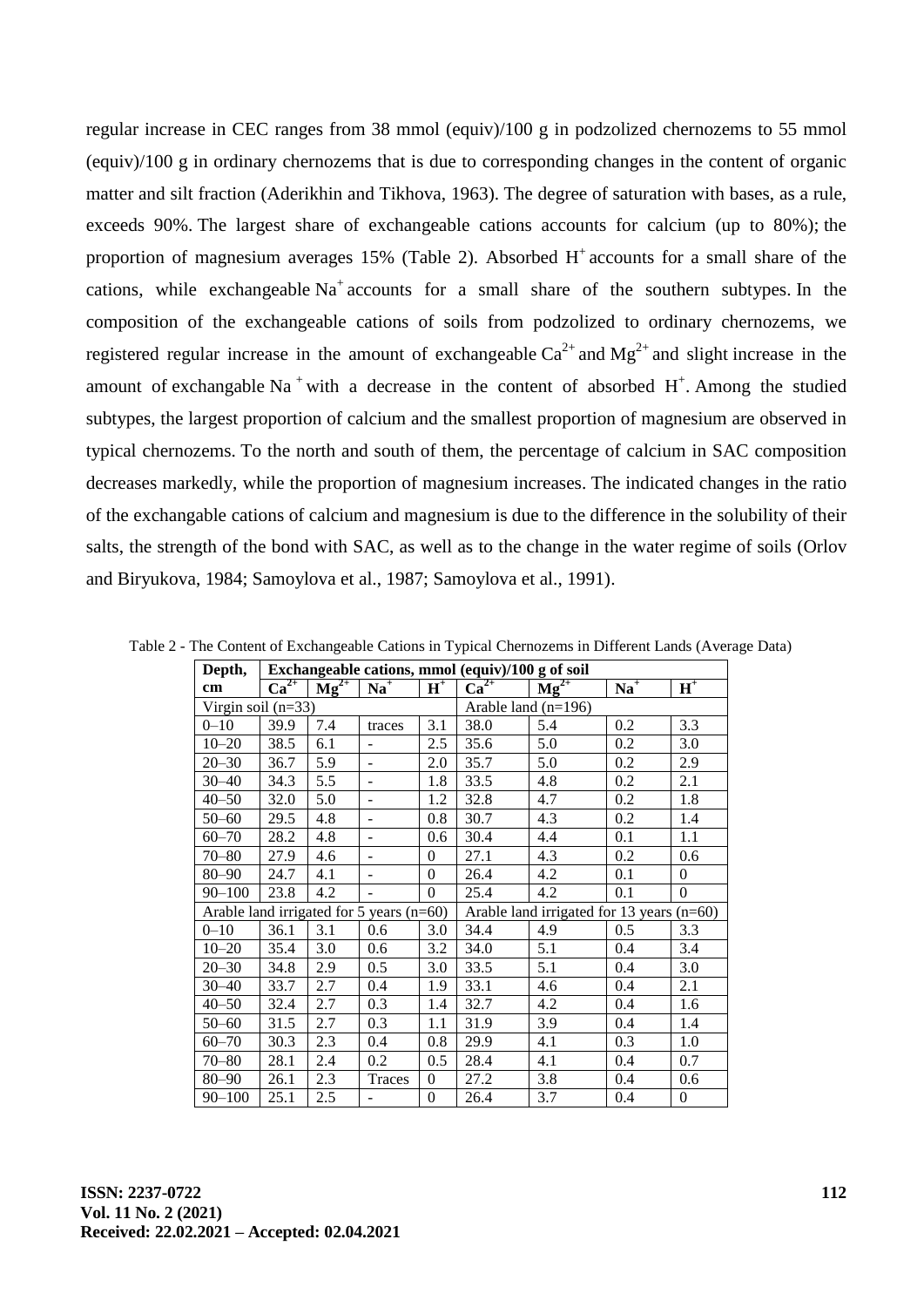Plowing of virgin chernozems is accompanied by a noticeable transformation of SAC. First of all, we noted a 5–9% decrease of CEC in arable chernozems, a decrease in the content of exchangeable  $Ca^{2+}$  and Mg<sup>2+</sup> by 4–9% and 20–30%, respectively. In most subtypes, the indicated changes occur mainly in the arable horizon, with the exception of podzolized chernozem, in which changes in the SAC are observed throughout the humus mass.

Along with this, in the SAC of arable chernozems, we observe an increase in the share of absorbed  $H^+$ , which is recorded in cultivated soils, in the deeper layers of the profile compared to virgin differences (Table 2). In the series of subtypes under consideration, the greatest Ca<sup>2+</sup> losses are recorded in podzolized chernozems (approximately 9%) and somewhat less in ordinary chernozems (up to 4%). The amount of exchangeable  $Mg^{2+}$ , on the contrary, decreases to a greater extent in ordinary chernozems (up to 30%) and to a lesser extent in podzolized ones (up to 20%). At the same time, the content of absorbed  $H^+$  increases as much as possible in podzolized chernozems and not so much in ordinary chernozems. In arable chernozems, especially in the upper horizons, the ratio of  $Ca^{2+}$  to  $Mg^{2+}$  increases to 6:1; 7:1 versus 5:1 for virgin differences, due to the displacement of exchangeable magnesium by hydrogen during acidification of the soil (Orlov and Biryukova, 1984; Ponizovsky *et al*., 2001).

Irrigation of chernozems even with fresh waters (0.2–0.5 g/L) of sulfate-bicarbonate-calciummagnesium composition has a powerful effect on the state of the SAC of chernozems. During irrigation, there is a decrease in the capacity of cation exchange in the upper layers of the soil and some increase in the underlying layer. In the composition of the SAC, the Ca<sup>2+</sup> content decreases while the content of  $Mg^{2+}$ , Na<sup>+</sup>, and H<sup>+</sup> increases. In accordance with this, the degree of unsaturation of SAC with bases is growing. SAC composition also changes in terms of the cation ratio. These changes are unidirectional and similar to those noted in the evolutionary-genetic series from ordinary to podzolized subtypes of virgin chernozems during the humidization of the water regime.

Carbonate profile of chernozems, its features, and the nature of evolution. An analysis of the data shows that, in general, the carbonate profile of chernozems can be conditionally divided into three horizons, characterized by certain gradients of changes in carbonate content and variational-statistical indicators. The upper horizon (leaching) is characterized by absolute minimum content of carbonates and gradient of its change with depth, as well as a weakly uniform, accumulative type of distribution. By the nature of the spatial variability of the trait, this part of the profile, in turn, is divided into two subhorizons: the uppermost layer – frontal leaching and the lower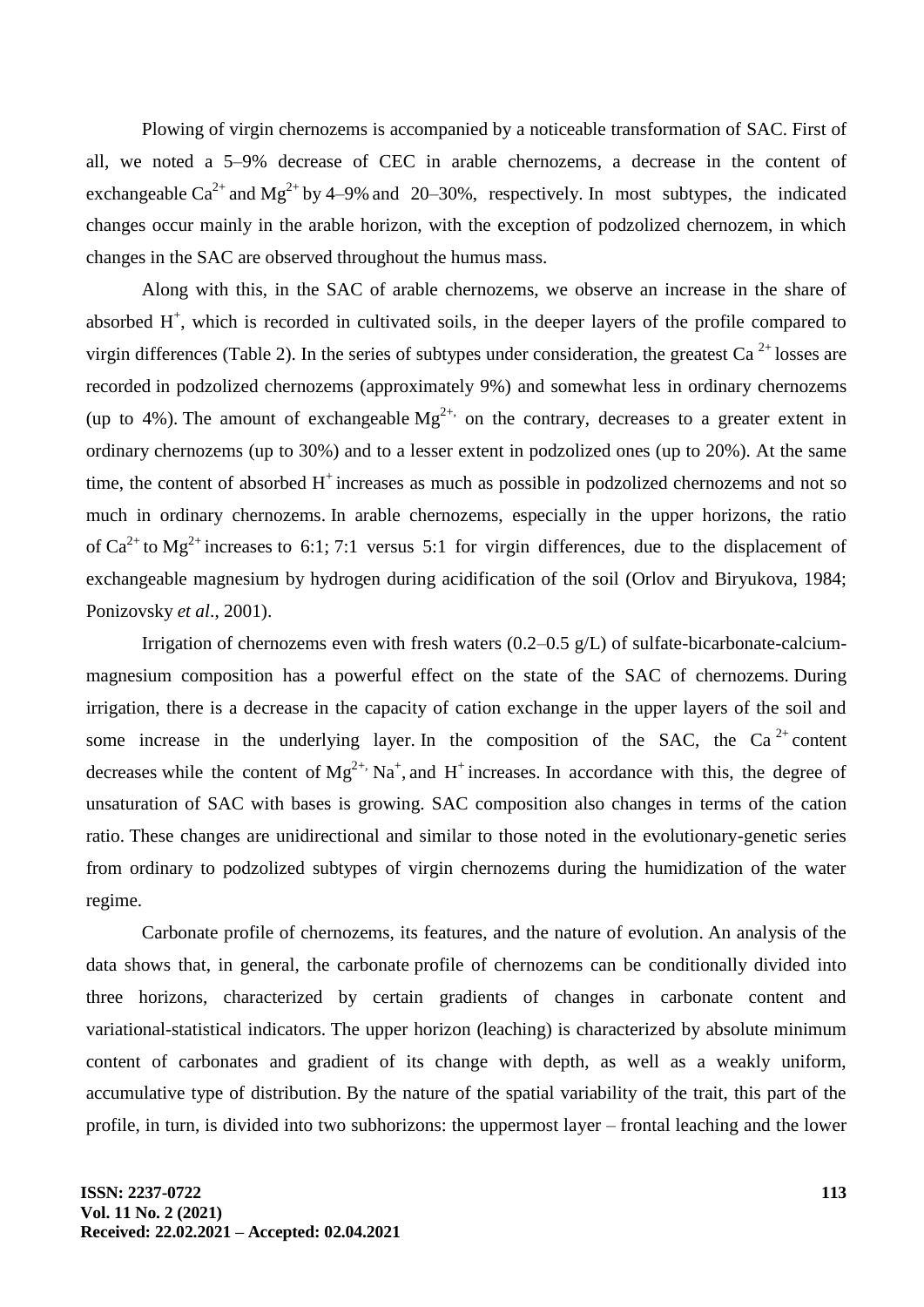subhorizon — pulsation and migration processes (Afanasyeva, 1966) with the highest values of variation coefficients in the carbonate content. The horizon of intense illumination of  $CaCO<sub>3</sub>$  lying below is characterized by a maximum gradient of variation in its content with depth and a relatively high coefficient of variation of this indicator. The lowest carbonated strata (Mikhailova and Post, 2006a, 2006b; Khokhlova *et al*., 2020) is characterized by a high content of carbonates and a minimum value of variation of the considered indicator, i.e. with a conservative state of the trait (Figure 1).



The zonal series of chernozems preserved the considered typical structural features of the carbonate profile, but its morphogenetic parameters change significantly. In virgin chernozems, the moisture content increases from ordinary subtypes to podzolized soils. The carbonate profile shows, firstly, an increase in the thickness of the leaching horizon, and within the latter, an increase in the upper subhorizon, a decrease in the thickness of the subhorizon and in pulsation-migration processes; secondly, a decrease in the thickness of the transition horizon and, accordingly, sharpening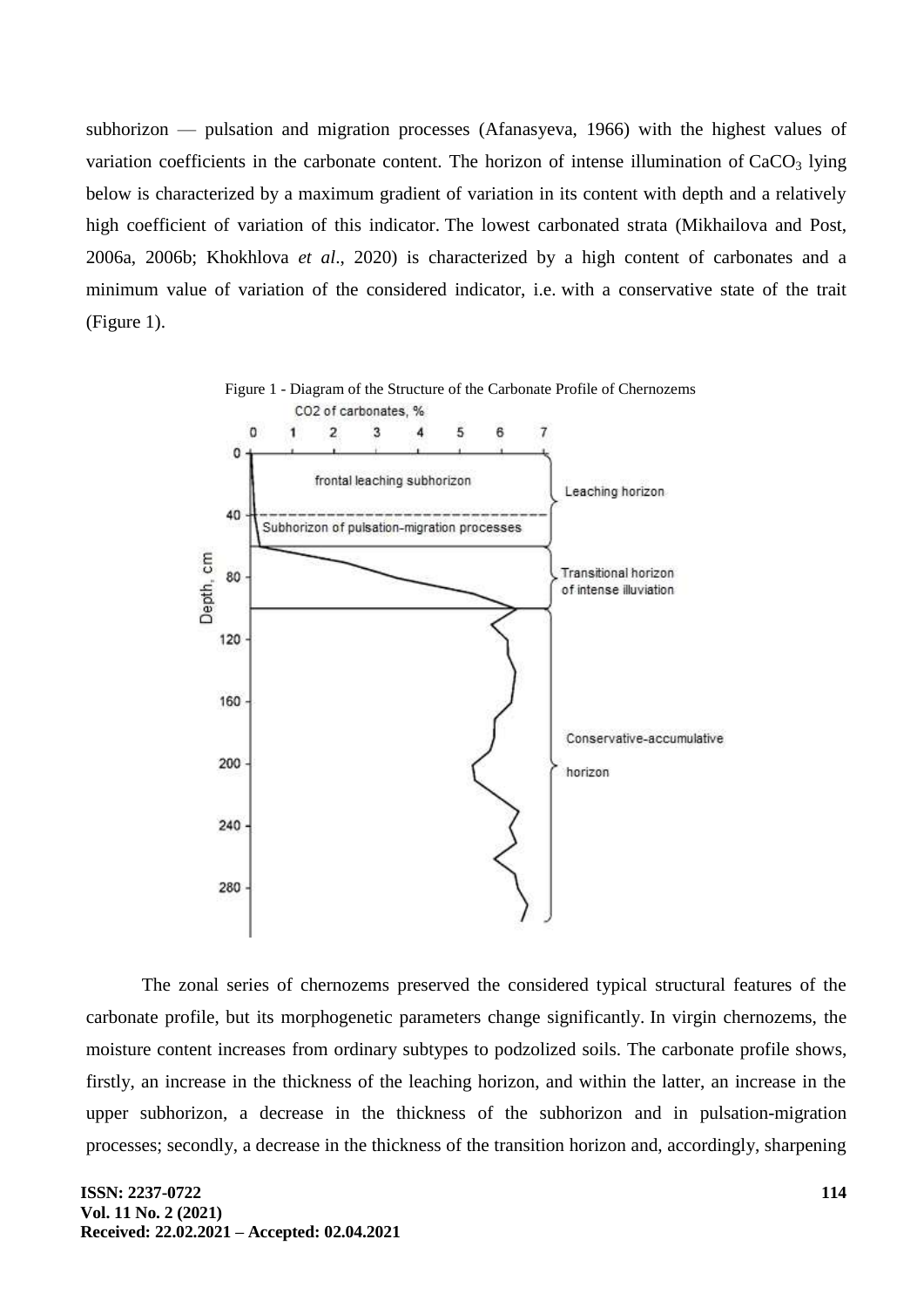the boundary of the transition to the carbonate stratum; and, finally, an increase in the gradient of changes in the concentration of carbonates with depth in the series of chernozems under consideration.

In general terms, adequate changes in the carbonate profile are observed in the series virgin land – arable land – irrigated arable land. In particular, plowing of chernozems leads to increased mobility and a decrease in the amount of carbonates in the soil profile. At the same time, migration processes reach the highest intensity in the southern subtypes that is due to the proximity of the carbonate horizon to the surface and, accordingly, the frequency of its "capture" by descending-ascending currents of soil moisture. The latter circumstance often leads to a temporary increase in the boiling line and, accordingly, to alkalization of the soil medium in these subtypes of chernozems. In the northern subtypes, the corresponding soaking of the carbonate stratum in most cases coincides with the periodic soaking of the soil profile as a whole. This leads to a unidirectional increase in the removal of carbonates beyond the soil profile and, as a result, acidification of the soil medium.

In irrigated chernozems, the seasonal dynamics of pulsation-migration processes is characterized by a greater amplitude and frequency of oscillations that in the first stages of irrigation often leads to alkalization of the upper horizons of the southern subtypes. Irrigation of the northern subtypes is accompanied by unidirectional acidification of the soil. In general, under irrigation conditions, the leaching zone expands, the carbonate content decreases over the entire profile, the boiling line drops, the coefficient of variation in the carbonate content in the horizon of pulsation-migration processes reaches a maximum and its lower boundary lowers, and the coefficient of variation in the upper part of the carbonate strata slightly increases (Scherbakov, 2001).

The foregoing allows concluding that the distribution of carbonates in the profile of chernozems is the result of soil formation processes. Quantitative differences in the content of free carbonates and unidirectional morphogenetic changes in the carbonate profile of the considered soil series unambiguously testify to the genetical relationship of the latter with the hydrothermal regime of soils and indicate its evolutionary direction towards neighboring, more humid subtypes.

Humus profile of chernozems and the direction of its evolution. Statistical analysis of a large number of humus profiles showed that in virgin chernozems in the studied region the distribution of organic matter as a whole is characterized by a uniformly accumulative type (Samoylova *et al*., 1987; Mikhailova and Post, 2005; Zhang *et al*., 2001). However, a detailed analysis of the distribution curve indicates that within the profile the type of distribution of humus is not the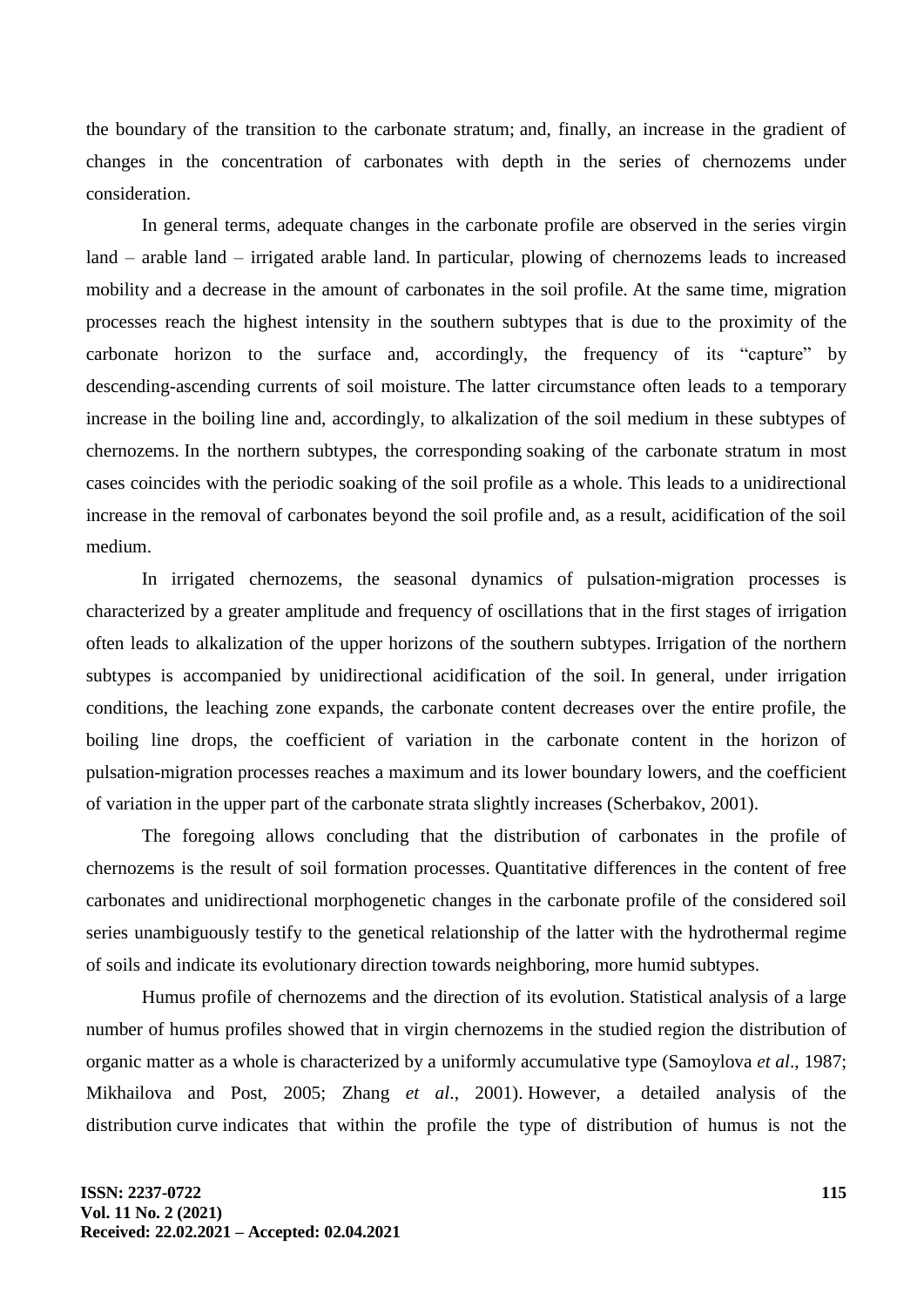same – in the upper part (city A) it is regressively accumulative; in the middle part, it is uniformly accumulative; and in the bottom part, it is again regressive-accumulative. The gradient of the drop in the humus content in various parts of the profile changes in accordance with this distribution. In the upper layers, its value is maximal; in the lower layers, it is minimal (Table 3). The noted differences suggest that the processes of humus formation and humus accumulation are inadequate; they also allow making some conclusions on their role in various parts of the soil stratum.

| $\frac{1}{2}$ m <sub>5</sub> m Chemozenis, 70 $\frac{1}{2}$ m $\frac{1}{2}$<br>Depth,<br><b>Boundary</b> |             |        |     | $\bf R$             | Depth,      |             | <b>Boundary</b> |                | $\bf R$ |
|----------------------------------------------------------------------------------------------------------|-------------|--------|-----|---------------------|-------------|-------------|-----------------|----------------|---------|
| cm                                                                                                       | $\mathbf X$ | values |     |                     | cm          | $\mathbf X$ | values          |                |         |
|                                                                                                          |             | max    | min |                     |             |             | max             | min            |         |
| $0 - 5$                                                                                                  | 10.7        | 12.9   | 8.1 | $\bar{\phantom{a}}$ | $100 - 110$ | 1.2         | 2.2             | 0.5            | 0.6     |
| $0 - 10$                                                                                                 | 8.5         | 12.1   | 6.8 | 4.4                 | $110 - 120$ | 1.0         | 2.1             | 0.5            | 0.2     |
| $10 - 20$                                                                                                | 7.2         | 11.9   | 5.7 | 1.3                 | $120 - 130$ | 0.8         | 2.1             | 0.6            | 0.2     |
| $20 - 30$                                                                                                | 6.5         | 9.4    | 5.4 | 0.7                 | $130 - 140$ | 0.8         | 2.0             | 0.6            | 0.0     |
| $30 - 40$                                                                                                | 5.4         | 6.7    | 4.5 | 1.1                 | $140 - 150$ | 0.7         | 1.8             | 0.5            | 0.1     |
| $40 - 50$                                                                                                | 4.7         | 6.0    | 3.3 | 0.7                 | $150 - 160$ | 0.6         | 1.3             | 0.4            | 0.1     |
| $50 - 60$                                                                                                | 4.1         | 5.2    | 3.0 | 0.6                 | $160 - 170$ | 0.6         | 0.9             | 0.3            | 0.0     |
| $60 - 70$                                                                                                | 3.5         | 4.8    | 1.3 | 0.6                 | $170 - 180$ | 0.6         | 0.6             | 0.2            | 0.0     |
| $70 - 80$                                                                                                | 2.9         | 4.0    | 1.0 | 0.6                 | 180-190     | 0.6         | 0.6             | 0.2            | 0.0     |
| $80 - 90$                                                                                                | 2.2         | 3.3    | 0.7 | 0.7                 | 190-200     | 0.6         | 0.6             | 0.2            | 0.0     |
| $90 - 100$                                                                                               | 1.8         | 2.6    | 0.7 | 0.4                 |             |             | $\overline{a}$  | $\overline{a}$ |         |

Table 3 - Average Typical Indicators of the Content and Distribution of Humus in the Profile of Virgin Chernozems,  $\frac{0}{6}$  (n=96).

*Note: X – weighted average; max, min – the maximal and minimal values of the trait; R – humus decrease gradient, in %/dm.*

The noted features of the humus profiles of chernozems are quite well manifested in a genetically conjugated series of subtypes. Each subtype is characterized by characteristic drop gradient in the humus content or regression coefficient, which naturally increases from 0.064 in podzolized to 0.083 in ordinary chernozems. With increasing humidity, the type of distribution curve changes from uniformly accumulative in ordinary chernozems to eluvial-illuvial in podzolized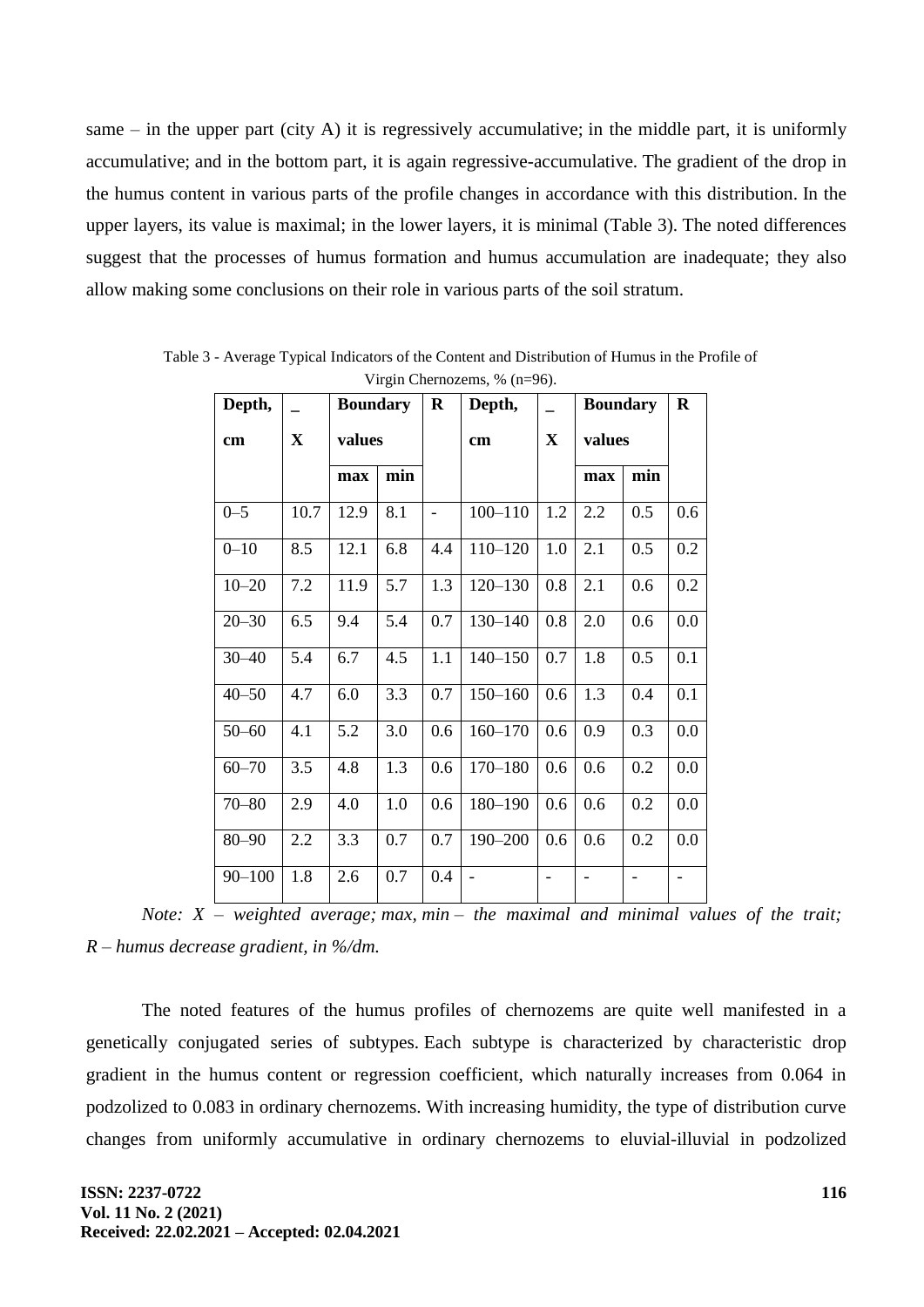chernozems (Figure 2). These changes occur against the background of unidirectional amplification of the factor causing the redistribution of organic substances in soils, i.e. water regime. Other known factors that determine the formation of the humus profile, namely, biological productivity, distribution of root systems, period of biological activity (Ramazanov, 1977), and others do not reveal such an unambiguous relationship that could explain the nature of the change in humus profiles in the considered series of soils.

Figure 2 - Profile Distribution, Equations, and Regression Lines of Humus in Various Subtypes of Virgin Chernozems: 1–Podzolized; 2–Leached; 3–Typical; 4–Ordinary.



**ISSN: 2237-0722 Vol. 11 No. 2 (2021) Received: 22.02.2021 – Accepted: 02.04.2021**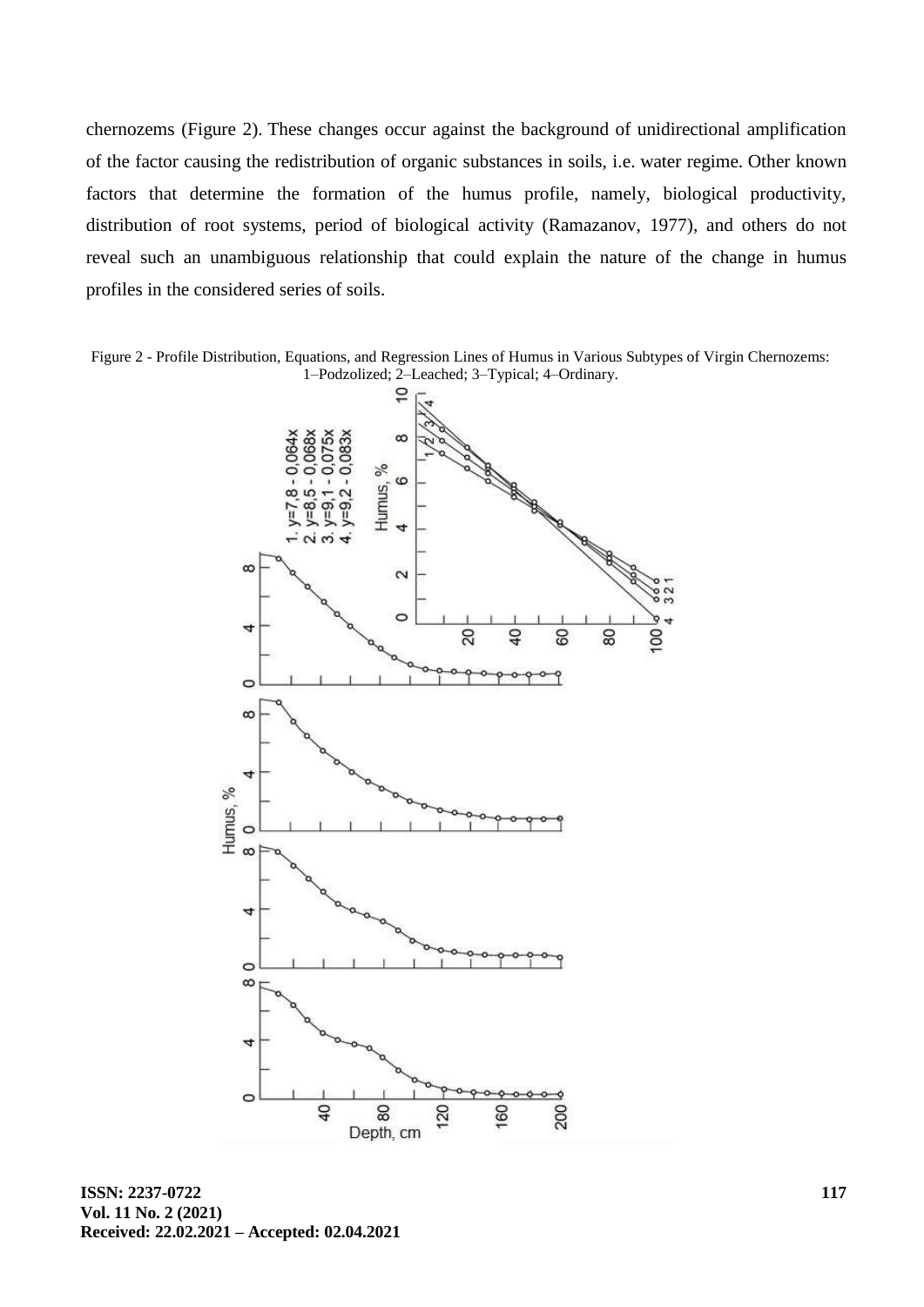The plowing of virgin chernozems leads to a significant decrease in the humus content in arable chernozems (Volkov et al., 2019; Bryk and Kołodziej, 2014). At the same time, we register inadequacy of humus losses in various subtypes and parts of the soil profile.

In ordinary chernozems, a decrease in humus is observed throughout the soil profile. In typical chernozems, it decreases significantly in the upper and lower parts of the humus layer and slightly increases as a result of redistribution in the middle part that generally leads to the appearance of signs of eluvial-illuvial differentiation of the humus profile in these chernozems, bringing them closer in the form of the profile distribution of humus to virgin leached differences.

In leached arable chernozems, as in ordinary arable lands, a decrease in humus is observed throughout the profile, but there is an increase in signs of illumination of humus in the horizon B and an increase in the intensity of a decrease in the reserves of organic substances in the lowest part of the humus and subhumus strata. As a result, the differentiation of the soil profile into eluvial and illuvial parts is intensified in leached arable chernozems whereas the humus profile is shortened, i.e. we register the signs observed by us earlier in virgin podzolized chernozems.

Podzolized chernozems under agricultural use undergo the greatest changes (Figure 3).



Figure 3 - Profile Distribution, Equations, and Regression Lines of Humus in Virgin and Arable Podzolized Chernozems

**ISSN: 2237-0722 Vol. 11 No. 2 (2021) Received: 22.02.2021 – Accepted: 02.04.2021**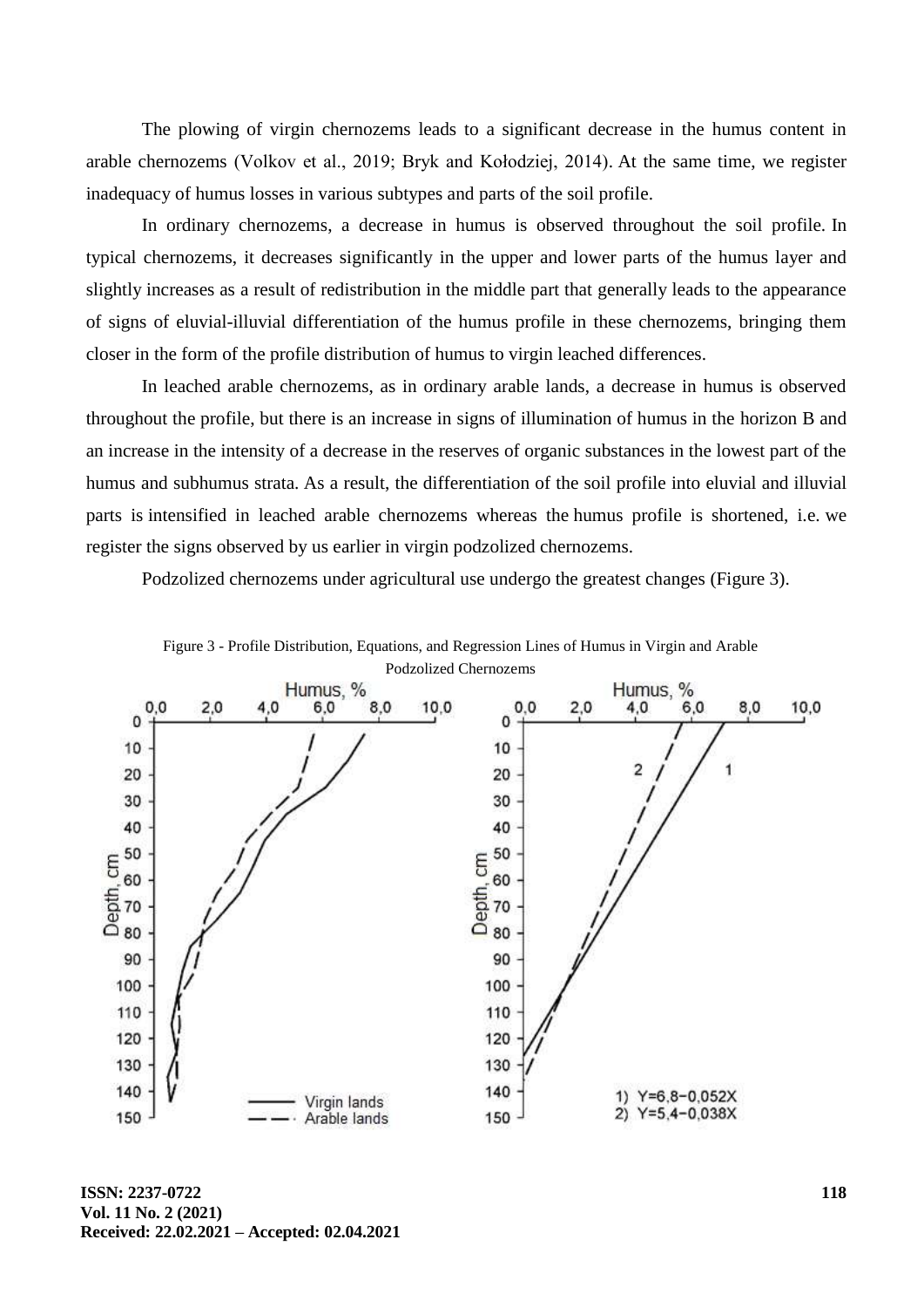In this subtype, we registered the maximum losses of humus throughout the layer. In general terms, the humus distribution curve becomes wave-like. Based on the gradient of the fall in the content, a more intensive removal is observed in the subsurface horizon and in the lower part of the humus profile, which, ultimately, leads to a shortening of the humus profile as a whole and intensification of the signs of the eluvial horizon in its middle part.

The involvement of chernozem soils in irrigated agriculture is accompanied by an intensification of their dehumification. Thus, if for more than 200 years of use, the amount of humus in the upper horizon of the non-irrigated arable soils decreased by 1.5–2.0% (Aderikhin and Tikhova, 1963), during approximately 10 times shorter irrigation period the loss of humus in the corresponding layer was approximately 1.0% In the profile distribution of organic matter, the drop gradient of its content decreases from 0.056 in rainfed soils to 0.048 in irrigated soils. Moreover, the organoprofile of irrigated soils undergo the observed transformations due to a change in one factor – the water regime. Comparing the data obtained, we can conclude that the evolution of the humus profile of arable chernozems in the series virgin land – arable land – irrigated arable land is similar to that in the series from ordinary to podzolized subtypes of virgin analogues.

## **4. Conclusion**

Analysis of the current state of chernozems in central Russia and the characteristics of changes in their properties in the genetically conjugated and agrogenic series showed a significant transformation of their morphological, morphogenetic, physical, water-physical, chemical, and physicochemical properties. All the changes are patterned and in most cases are similar in the considered series: these processes intensify with the transition from southern to northern subtypes in genetically conjugated series and in the agrogenic series virgin – arable lands – irrigated chernozems. Along with this, it was established that in the process of soil formation in chernozems, particle size distribution fractions are redistributed inside the profile. The intensity of this process increases with the transition from southern to northern subtypes and in the series virgin chernozems – arable chernozems – irrigated chernozems. An analysis of the physical and water-physical properties of virgin and arable chernozems showed a correlative relationship between the humidization of the water regime of soils and the deterioration of the physical properties of chernozems.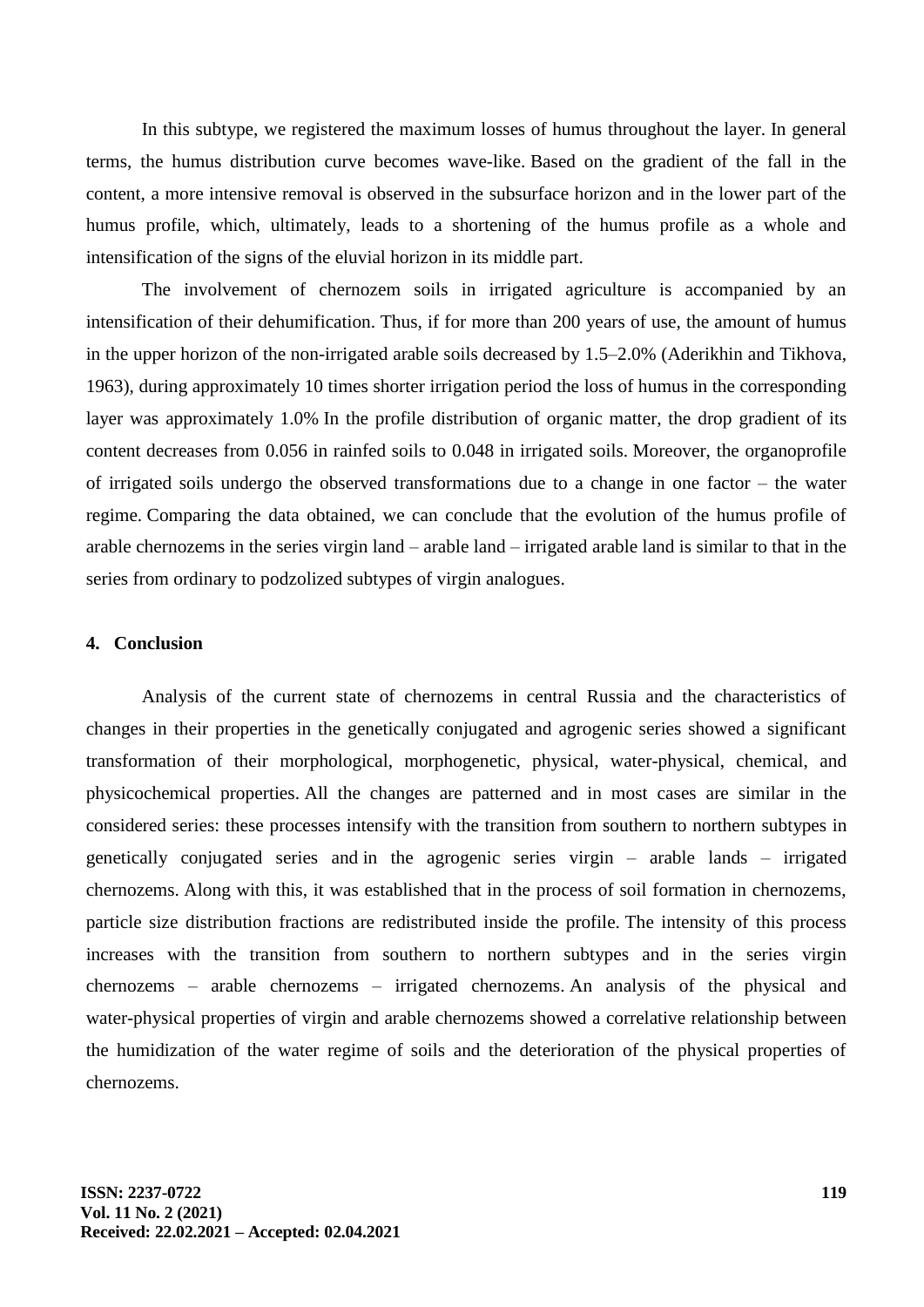Plowing of virgin chernozems is accompanied by a noticeable transformation of SAC. These changes are also unidirectional and similar to those noted in the evolutionary-genetic series from ordinary to podzolized subtypes of virgin chernozems during humidization of the water regime.

The distribution of carbonates in the chernozem profiles is the result of soil-forming processes. Quantitative differences in the content of free carbonates and morphogenetic changes of the carbonate profile in the considered soil series unambiguously testify to the genetical relationship of the latter with the hydrothermal regime of soils and indicate its evolutionary direction towards neighboring, more humid subtypes.

The evolution of the humus profile of arable chernozems in the series virgin land – arable land – irrigated arable land is similar to that in the series from ordinary to podzolized subtypes of virgin analogues.

### **References**

Aderikhin, P.G., Tikhova, E.P. 1963. Agrochemical characteristics of soils of the Central Chernozem belt. *Agrochemical characteristics of soils of the USSR. M.,* 5–111.

Aleksandrovsky, A.L. 1984. The evolution of chernozems in the middle course of the Don during the Holocene. *Soil Science,* 11, pp. 5–14.

Afanasyeva, E.A. 1966. *Chernozems of the Central Russian Upland. M.,* 224.

Akhtyrtsev, B.P., Akhtyrtsev, A.B. 1993. *Soil cover of the Central Russian Chernozem region.* Voronezh. VSU Publishing House, 214.

Akhtyrtsev, B.P., Lepilin, I.A. 1979. The effect of irrigation on the properties of typical chernozems in the southeast of the Central Chernozem region. *Scientific reports of higher education. Biological sciences.* No. 4, pp. 87–92.

Akhtyrtsev, B.P., Lepilin, I.A. 1983.The effect of agricultural use on the water-physical properties of leached chernozems of the Central Russian forest-steppe region. *Soil Science.* 8, pp. 91–102.

Berezin, P.N., Voronin, A.D., Shein, E.V. 1983. Soil structure: energy approach to quantification. *Soil Science.* 3, pp. 63–99.

Bondarev, A.G. 1982.Change in physical properties and water regime of soils during irrigation. *Problems of soil science. M.,* pp. 25–28.

Voronin, A.D., Berezin, P.N., Shein, E.V. 1986. The energy concept of the structural and functional physical properties of soils. Advances in soil science. *The report of Soviet soil scientists at 13th International Congress of soil scientists. M., Nauka,* pp. 13–18.

Gennadiev, A.N. 1978. The study of soil formation by the method of chronological order (the case of the soils of the Elbrus region). *Soil science.* 12, pp. 33–43.

Gennadiev, A.N. 1986. Factors and stages of soil development in time. *Soil Science.* 4, pp. 10–112.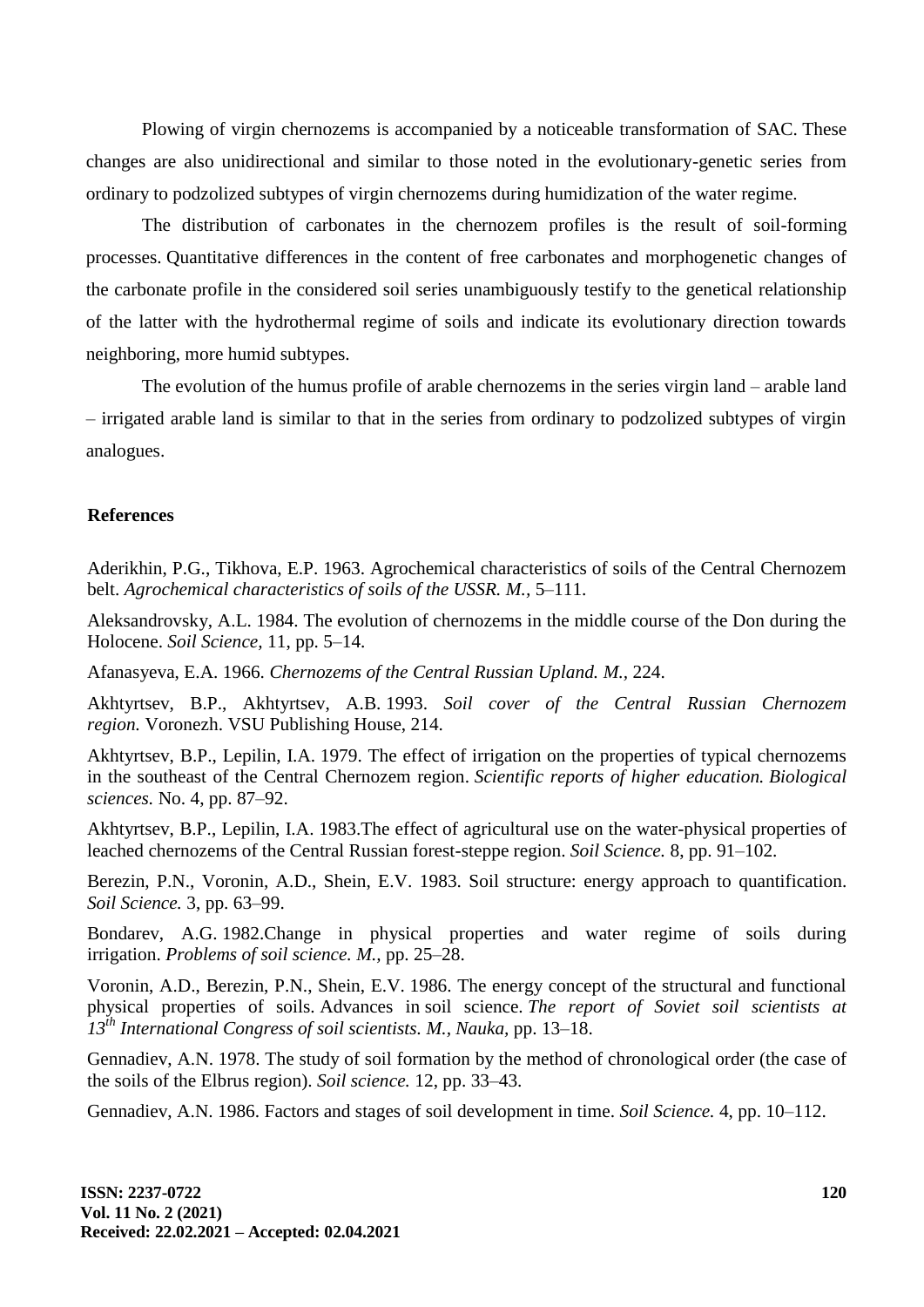Gennadiev, A.N., Ivanov, I.V. 1989. Soil evolution and paleo-soil science: problems, concepts, and methods of study. *Soil science.* 10, pp. 34–43.

Gerasimov, I.P. 1968. Soil metamorphosis and evolution of soil formation types. *Soil Science.* 7, pp. 147–165.

Ivanov, I.V., Aleksandrovsky, A.L. 1987. Methods of studying soil evolution. *Soil Science.* 1, 112–121.

Ivanova, E.N., Rozov, N.N. 1958. Soil taxonomy experience in the steppe zone of the USSR. *Soil Science.* 12, pp. 3–15.

Ienny, G. 1947. *Factors of soil formation. M.,* 346 p.

Kovda, V.A. 1973. *Fundamentals of the soil doctrine.* Vol. 1. M., 447 p.

Kokovina, T.P. 1974. *Water regime of powerful chernozems and moisture supply of agricultural crops on them. M.,* 304 p.

Orlov, D.P. 1985. *Soil chemistry. M.,* 375 p.

Orlov, D.P., Biryukova, O.N. 1984. Humus state of soils as a function of their biological activity. *Soil Science.* 8, pp 39–49.

Ramazanov, R. Ya. 1977. Change of water-physical properties of carbonate chernozems depending on basic cultivation. *Soil Science.* 3, pp. 73–83.

Rode, A.A. 1984. *Soil-forming process and soil evolution. Soil genesis and modern soil formation processes. M.,* pp. 56–136.

Rozanov, B.G. 2004. *Soil morphology. M.,* 432 p.

Samoylova, E.M., Farmakovskaya, Yu. N., Bykovskaya, T.K. The effect of irrigation on the southern chernozems of the Kulundinskaya steppe. *Bulletin of agricultural sciences.* No. 1987. 5, pp. 37–44.

Samoylova, E.M., Tolchelnikov, Yu. P. 1991. Soil evolution. M., *Moscow State University Publishing House,* 90 p.

Utkaeva, V.F., Sapozhnikov, P.M., Schepotiev, V.N. 1986. The effect of the compaction action of agricultural machinery on the soil structure. *Soil Science.* 2, pp. 54–62.

Scheglov, D.I. 1999. The chernozems of the center of the Russian Plain and their evolution under the influence of natural and anthropogenic factors. M., Nauka, 214 p.

Scherbakov, A.P. 2001. Problems and ways of conservation and rational use of chernozems. Collection of articles of the All-Russian Scientific and Practical Conference "Russian Chernozem  $-2000$ " M., pp. 24–34.

Scherbakov, A.P., Scheglov, D.I., Brekhova, L.I. 1988. Irrigation of chernozems of the forest-steppe zone. *Bulletin of agricultural science.* 9, pp. 120–123.

Anneka Mordhorst, Iris Zimmermann, Stephan Peth, Rainer Horn, Effect of hydraulic and mechanical stresses on cyclic deformation processes of a structured and homogenized silty Luvic Chernozem. *Soil and Tillage Research* Volume 125: 3–13 September 2012. https://doi.org/10.1016/j.still.2012.06.008

Volkov, D. S., Rogova, O.B., Proskurnin, M.A., Farkhodov, Yu.R., Markeeva, L.B. Thermal stability of organic matter of typical chernozems under different land uses. *Soil and Tillage Research* Volume 197: article 104500 March 2020. https://doi.org/10.1016/j.still.2019.104500